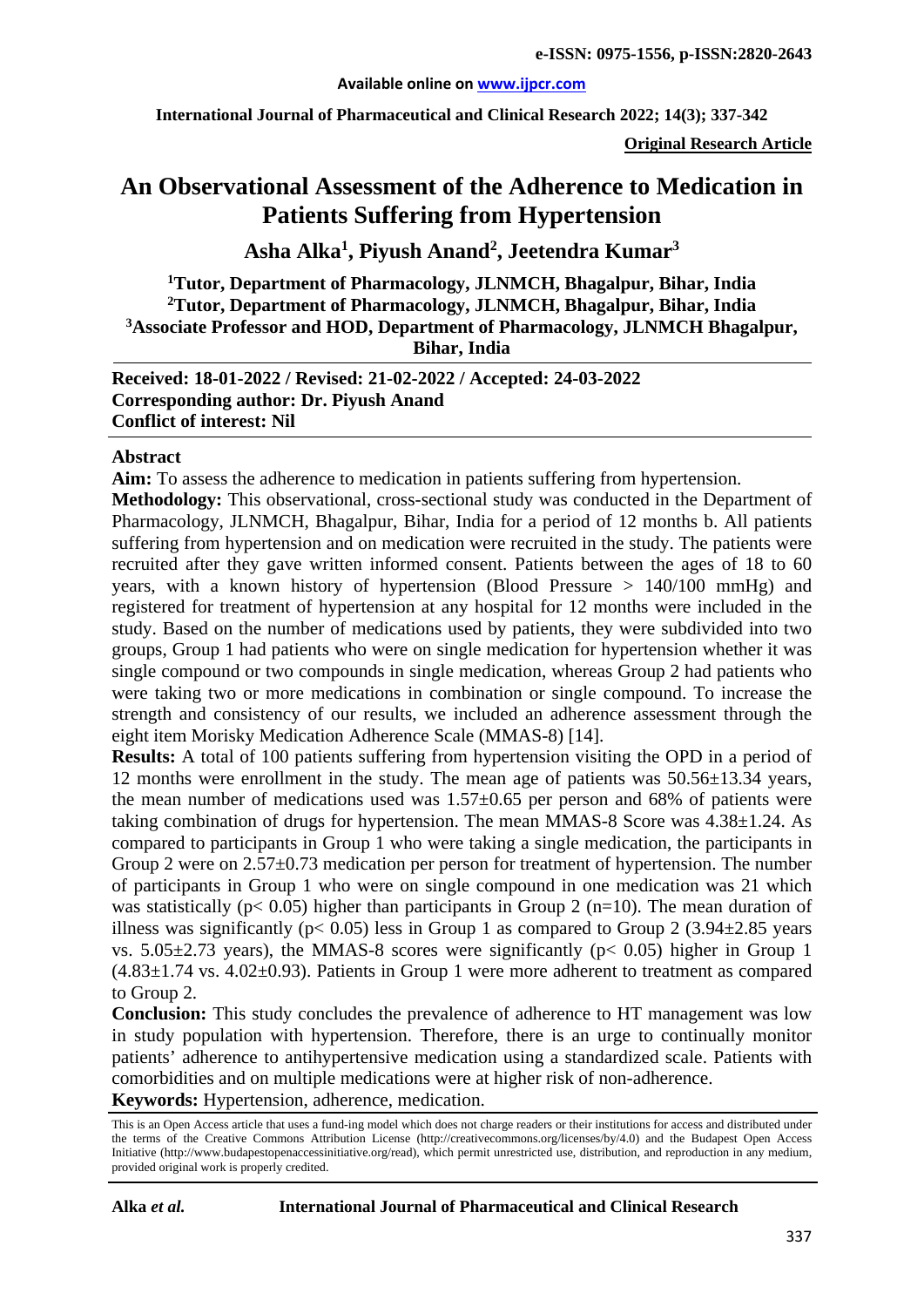# **Introduction**

Increasing burden of Non-communicable diseases (NCDs) and their risk factors are a cause of concern and one of the most dreaded situations being faced now by India and other nations are the increasing prevalence of Hypertension (HT). HT is one of the most important treatable causes of mortality and morbidity. The CURES cohort suggested that every fifth person in India is hypertensive [1]. Hypertension is a major risk factor for heart failure, myocardial infarction, cerebrovascular disease, and renal failure [2].

The World Health Organization (WHO) has estimated that about 62% of cerebrovascular disease and 49% of ischemic heart disease burden worldwide are attributable to suboptimal blood pressure levels. High blood pressure is estimated to cause 7.1 million deaths annually, accounting for 13% of all deaths globally [3]. Uncontrolled HT has been attributed to patients' failure to follow properly a prescribed drug regimen in approximately half the cases [4, 5]. It is usual to consider patients to be sufficiently compliant with their treatment when they take at least 80% of their prescribed antihypertensive drugs [6, 7].

There are several factors that affect blood pressure control. Patients' adherence to treatment is one of the major factors in controlling blood pressure and preventing hypertension complications. The World Health Organization (WHO) defines adherence to long-term therapy as "the extent to which a person's behavior-taking medication, following a diet, and/or executing lifestyle changes-corresponds with agreed recommendations from a healthcare provider" [8]. Patients with a high level of medication adherence were found to have better blood pressure control [9]. Still, adherence to hypertension treatment is challenging, due to the asymptomatic nature of the disease [10].

Medications not being taken as prescribed may be intentional or unintentional as some make rational choices over their medication or as the consequence of forgetfulness, carelessness or ambivalence on the part of the patient rather than as a definite decision [11]. A thorough literature search has shown that data on adherence to medication in patients suffering from hypertension in India is lacking hence we designed this study to assess the adherence to medication in patients suffering from hypertension.

# **Materials and Methods**

This observational, cross-sectional study was conducted in the Department of Pharmacology, JLNMCH, Bhagalpur, Bihar, India for a period of 12 months.

### **Methodology**

All patients suffering from hypertension and on medication were recruited in the study. The patients were recruited after they gave written informed consent. Patients between the ages of 18 to 60 years, with a known history of hypertension (Blood Pressure > 140/100 mmHg) and registered for treatment of hypertension at any hospital for 12 months were included in the study. Patients with chronic renal disease or end stage renal disease, history of heart or respiratory failure, recent myocardial infarction (MI), shock, liver disease, chronic alcohol use, pregnant or lactating females were excluded from study.

The participants suffering from hypertension and on treatment for the past 12 month were recruited in the study after they gave a written informed consent. A detailed history was taken, and the participants underwent a thorough clinical examination, they were also given counselling for life style modifications.

To increase the strength and consistency of our results, we included an adherence assessment through the eight item Morisky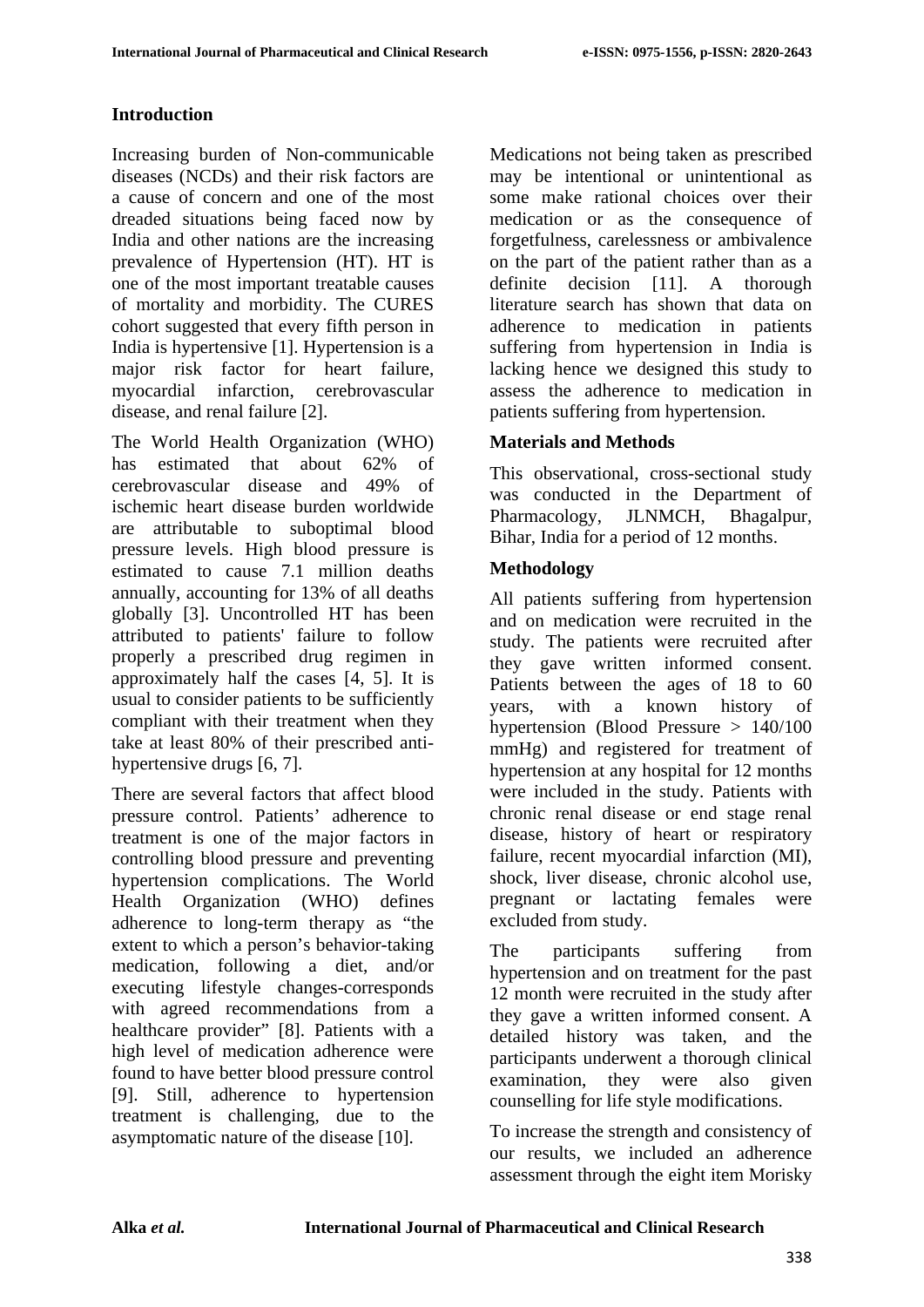Medication Adherence Scale (MMAS-8) [14]. The MMAS-8 asks patients to respond with ''yes" or ''no" to a set of 7 questions and to one 5-point Likert scale question. The score for full adherence is 8, with lower scores indicating a poorer level of adherence with a lower boundary of zero. In this study patients were described as non-adherent if they had an MMAS-8 score < 6 and as adherent if their score was ≥ 6. The patients were given questionnaire of Morisky Medication Adherence Scale-8 (MMAS-8) and WHOQOL Bref; they were given time to fill up the questionnaire in a separate room without any interference from the treating physician.

Based on the number of medications used by patients, they were subdivided into two groups, Group 1 had patients who were on single medication for hypertension whether it was single compound or two compounds in single medication, whereas Group 2 had patients who were taking two or more medications in combination or single compound. 51 patients were included in Group 1 and 49 patients were included in Group 2. All the patients gave informed consent and were included in the analysis of result.

#### **Results:**

A total of 100 patients suffering from hypertension visiting the OPD in a period of 12 months were enrollment in the study. The mean age of patients was  $50.56 \pm 13.34$ years, the mean number of medications used was 1.57±0.65 per person and 68% of patients were taking combination of drugs for hypertension. The mean MMAS-8 Score was 4.38<sup>+1</sup>.24

| <b>Characteristic</b>                  | $(n=100)$       |  |
|----------------------------------------|-----------------|--|
| Age (years) (Mean $\pm SD$ )           | 50.56±13.34     |  |
| Sex(M: F)                              | 48:52           |  |
| Duration of illness (years) (Mean±SD)  | $4.23 \pm 2.98$ |  |
| Number of Medications used (Mean±SD)   | $1.57 \pm 0.65$ |  |
| % Medications as Drug Combination      | $76\%$ (n=68)   |  |
| Morisky Medication Adherence Scale – 8 | $4.38 \pm 1.24$ |  |
| $(MMAS-8)$ Score (Mean $\pm SD$ )      |                 |  |

**Table 1: Baseline characteristic of participants**

As compared to participants in Group 1 who were taking a single medication, the participants in Group 2 were on 2.57±0.73 medication per person for treatment of hypertension. The number of participants in Group 1 who were on single compound in one medication was 21 which was statistically  $(p< 0.05)$  higher than participants in Group 2  $(n=10)$ . The mean

duration of illness was significantly (p< 0.05) less in Group 1 as compare to Group 2  $(3.94 \pm 2.85$  years vs.  $5.05 \pm 2.73$  years), the MMAS-8 scores were significantly ( $p$ < 0.05) higher in Group 1  $(4.83 \pm 1.74 \text{ vs.}$ 4.02±0.93). Patients in Group 1 were more adherent to treatment as compared to Group 2.

| <b>Characteristic</b>                 | <b>Group 1</b><br>$(n=51)$ | <b>Group 2</b><br>$(n=49)$ |
|---------------------------------------|----------------------------|----------------------------|
| Age (years) (Mean $\pm SD$ )          | $49.33 \pm 9.24$           | $51.17 \pm 11.64$          |
| Sex(M: F)                             | 26:24                      | 28:21                      |
| Duration of illness (years) (Mean±SD) | $3.94 \pm 2.85$            | $5.05 \pm 2.73$            |
| Number of Medications used (Mean±SD)  |                            | $2.57 \pm 0.73$            |

**Table 2: Baseline characteristic of both groups**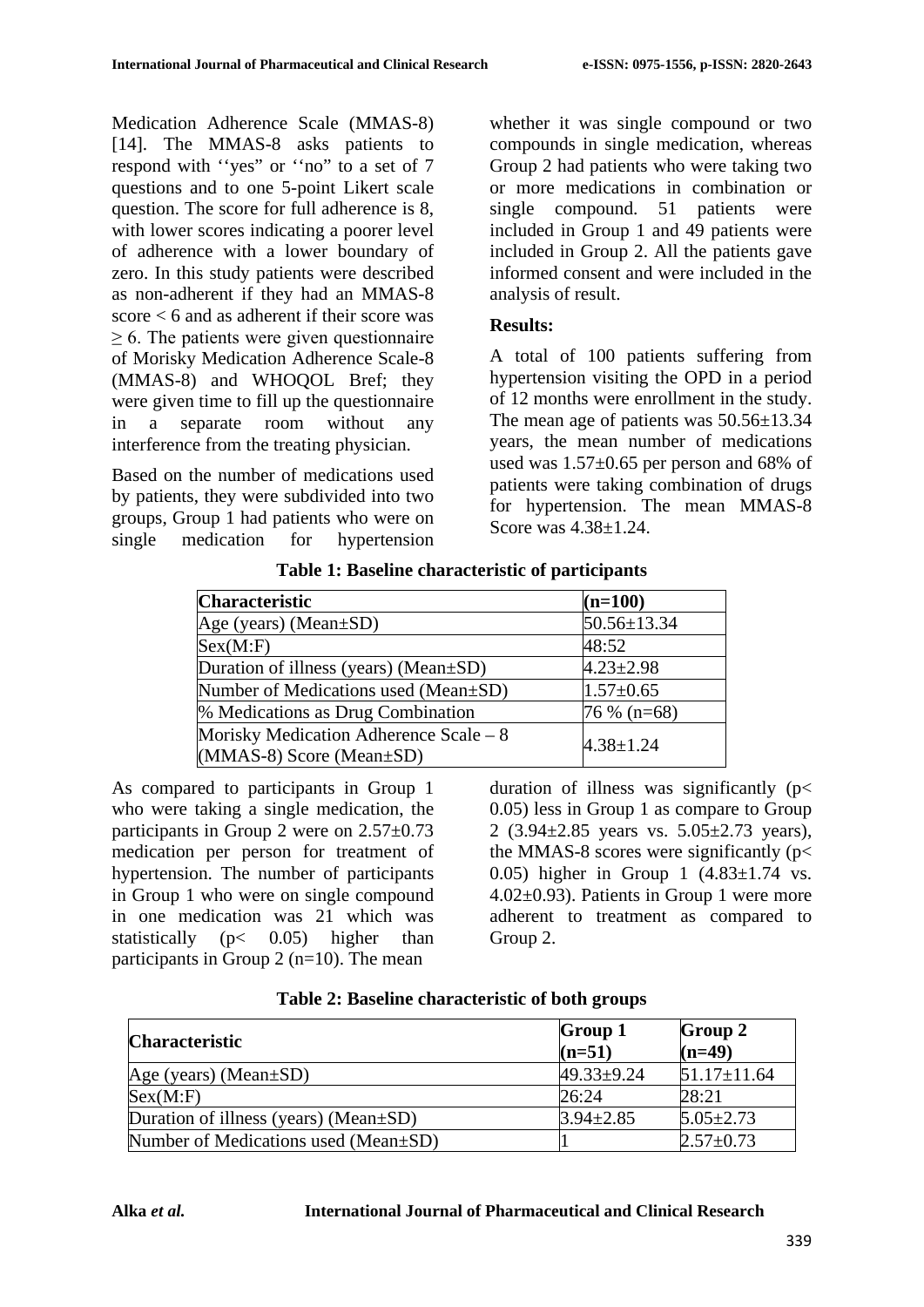| Medications as Drug Combination (single drug: $drug_{21:30}$<br>combination) |                 | 10:39           |
|------------------------------------------------------------------------------|-----------------|-----------------|
| Morisky Medication Adherence Scale – 8 (MMAS-8)<br>Score (Mean $\pm$ SD)     | $4.83 \pm 1.74$ | $4.02 \pm 0.93$ |

#### **Table 3: Correlation coefficients for MMAS-8 scores with WHO-QOL Bref Scores among patients in both groups**

|                                                | <b>MMAS-8 Scores</b>       |           |                            |      |
|------------------------------------------------|----------------------------|-----------|----------------------------|------|
| <b>Variables</b>                               | <b>Group 1</b><br>$(n=51)$ |           | <b>Group 2</b><br>$(n=49)$ |      |
|                                                |                            |           |                            |      |
| Domain I/ Physical Health                      | 0.30                       | ${<}0.05$ | 0.10                       | 0.59 |
| Domain II/ Psychological                       | $-0.06$                    | 0.50      | 0.13                       | 0.29 |
| Domain III/ Social Relationship                | 0.31                       | ${<}0.05$ | 0.07                       | 0.56 |
| Domain IV/Envoirment                           | 0.05                       | 0.61      | $-0.05$                    | 0.70 |
| $\approx$ p<0.05 and statistically significant |                            |           |                            |      |

### **Discussion:**

This prospective study done to assess the adherence to medication in patients suffering from hypertension, the study showed that patients had a low adherence score and it was significantly lower in patients who were taking two or more medications in combination or single compound. Our study also demonstrated that quality of life was slightly better in patients on single medication and had better adherence correlation as compared to patients on more than two medications.

Several studies investigated the adherence rate among hypertension patients and sociodemographic factors affecting medication adherence including age, gender, comorbidities, patients' knowledge about the disease, the number of medications. A study conducted in Saudi Arabia showed that only 34.7% of male hypertensive patients were found to be adherent to their medication [12]. The study reported a negative association between the presence of comorbidities and the adherence level [12]. A cross-sectional study on medication adherence among patients with hypertension in Malaysia, found an association between adherence and good knowledge of the medications and disease [13]. The study also found that

the increase in the number of drugs patients taking has a negative effect on medication adherence [13]. Other studies had similar findings regarding the association between the number of medications and adherence [14, 15].

In a cross-sectional study conducted in Iran, older patients reported high adherence to antihypertensive medication and better knowledge of their disease than younger patients [15]. However, number of studies reported no significant associations between age and medication adherence [16]. Female patients were more likely to adhere to their medication, compared to males [17]. Another study on the prevalence and predictors of poor antihypertensive reported that male patients were more adherent than female patients [18]. Some studies reported no relationship between gender and adherence [915, 16].

A study done to assess the adherence level to antihypertensive treatment and to identify its associated factors in a sample of hypertensive patients in Lebanon and Jordan observed that 55.9% of the patients were adherent to their antihypertensive medication [19]. The results of our study are quite similar to this study as in our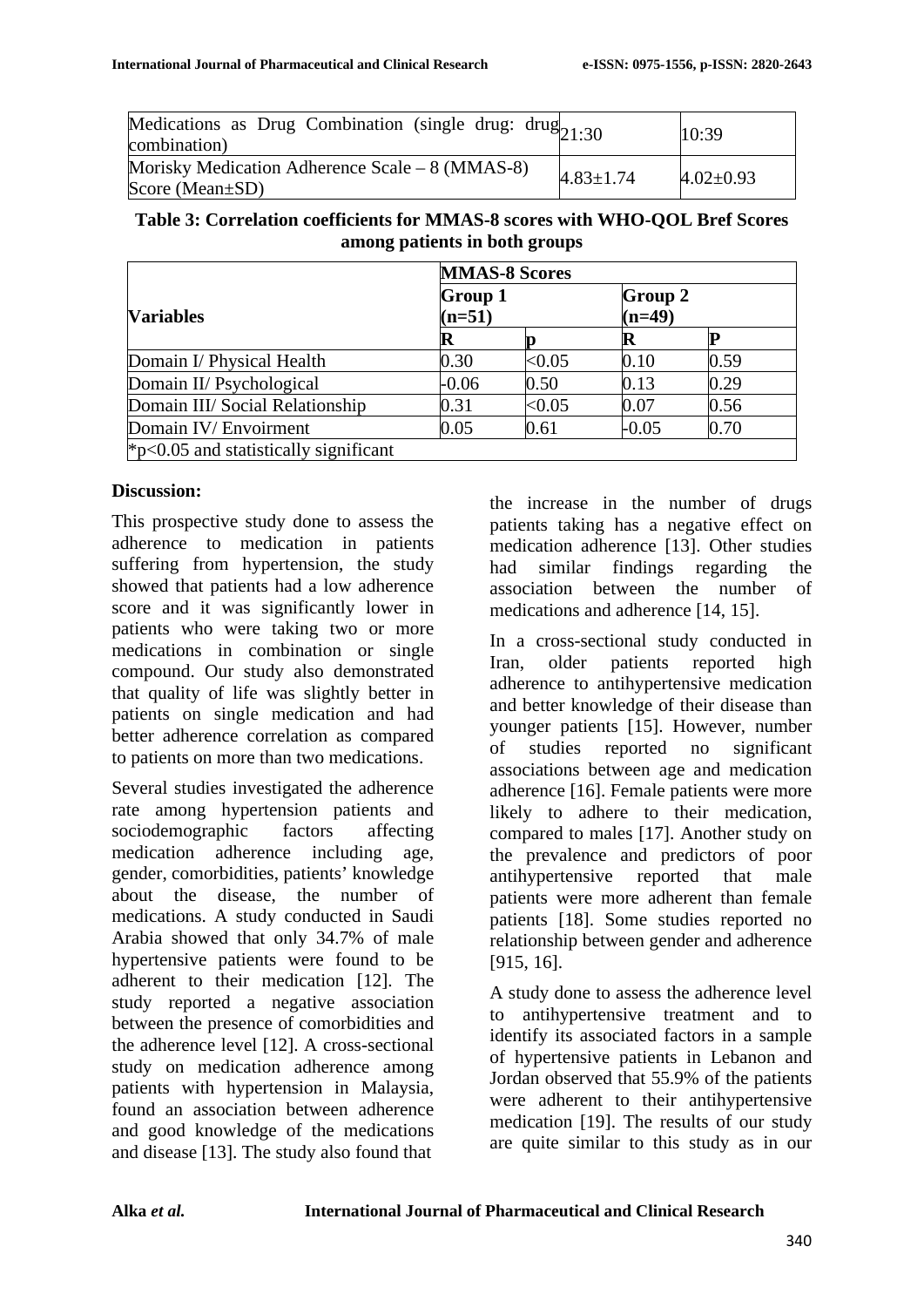study patients who were on single medication and lesser duration of illness had better adherence. The quality of life of participants in our study was also slightly better in patients on single medication. One more study to assess the treatment adherence among adults with hypertension demonstrated that patients with longer duration of illness were not medicated and majority of patients were non adherent to antihypertensive therapy. The results of this study are somewhat similar to our study as our study showed that patients with a longer duration of illness and on more than two drugs were non adherent as compared to the other group [20, 21].

### **Conclusion:**

This study concludes the prevalence of adherence to HT management was low in study population with hypertension. Therefore, there is an urge to continually monitor patients' adherence to antihypertensive medication using a standardized scale. Patients with comorbidities and on multiple medications were at higher risk of non-adherence. There is a need to encourage patients on multiple medications to use adherence aids such as weekly pill organizers and medication alarm devices.

### **References:**

- 1. Mohan V, Deepa M, Farooq S, Datta M, Deepa R. Prevalence, awareness and control of hypertension in Chennai — The Chennai Urban Rural Epidemiology Study (CURES-52) J Assoc Physicians India. 2007; 55:326– 32.
- 2. Chobanian AV, Bakris GL, Black HR, et al. Prevention, detection, evaluation, and treatment of high blood pressure the seventh report of the joint National Committee on complete report. Natl High Blood Press EducProgr. 2003; 42(6):1206.
- 3. Reducing risks, promoting healthy life. Geneva, Switzerland: World

Health Organization; 2002. [Last accessed on 2022 Feb 27]. World Health Report 2002. Available from: http://www.who.int/whr/2002/en /whr02\_en.pdf.

- 4. Col N, Fanale JE, Kronholm P. The role of medication noncompliance and adverse drug reactions in hospitalizations of the elderly. Arch Intern Med. 1990; 150:841–5.
- 5. NHLBI Working Group. Management of patient compliance in the treatment of hypertension: Report. Hypertension. 1982; 4:415–23.
- 6. Krall R. Patient compliance in medical practice and clinical trials. New York: Raven Press; 1991. Interactions of compliance and patient safety; p. 1925.
- 7. Sackett DL, Haynes RB, Gibson ES, Taylor DW, Roberts RS, Johnson AL. Patient compliance with antihypertensive regimens. Patient Couns Health Educ. 1978; 1:18–21.
- 8. De Geest S, Sabaté E. Adherence to long-term therapies: Evidence for action. Eur J CardiovascNurs. 2003; 2:323.
- 9. Bramley TJ, Gerbino PP, Nightengale BS, Frech-Tamas F. Relationship of blood pressure control to adherence with antihypertensive monotherapy in 13 managed care organizations. J Manag Care Pharm. 2006;12(3):239– 245.
- 10. Saeed AA, Al-Hamdan NA, Bahnassy AA, Abdalla AM, MAF A, Abuzaid LZ. Prevalence, awareness, treatment, and control of hypertension among Saudi adult population: A national survey. Int J Hypertens. 2011, 2011:174135.
- 11. Ross S, Walker A, MacLeod MJ. Patient compliance in hypertension: Role of illness perception and treatment beliefs. Journal of Human Hypertension 2004; 18:607-13.
- 12. Elbur AI. Level of adherence to lifestyle changes and medications among male hypertensive patients in